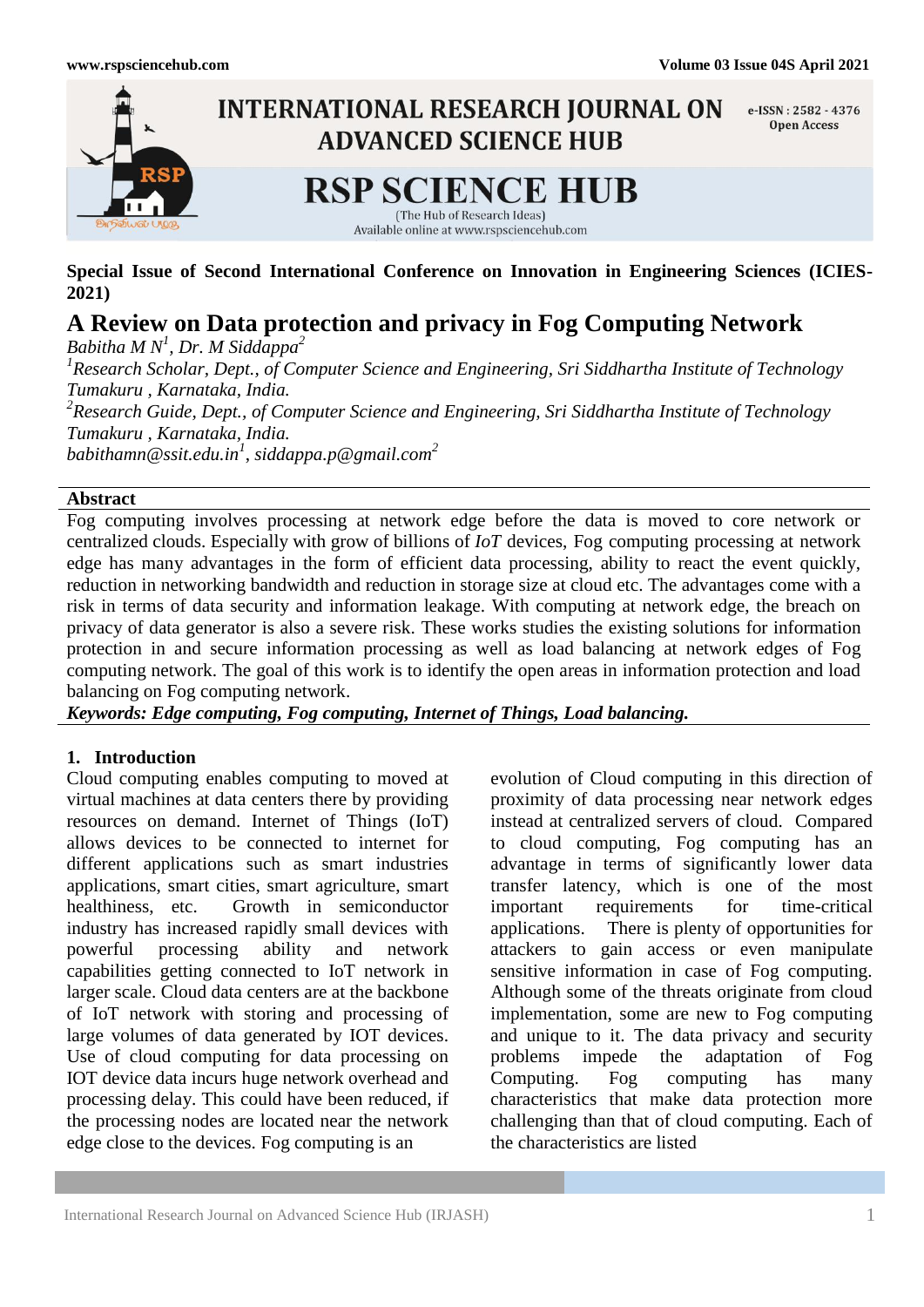| <b>Reduced</b>   | Due to wild deployment of    |
|------------------|------------------------------|
| physical         | Fog computing, malicious     |
| protection       | attackers can get easier     |
|                  | access into Fog computing    |
|                  | nodes.                       |
| Direct access to | Attacker can reroute device  |
| confidential     | data to itself by using the  |
| information      | location proximity in Fog    |
|                  | computing and can use the    |
|                  | sensitive data for his needs |
| <b>Resource</b>  | Cryptographic data           |
| scarcity         | protection and obfuscation   |
|                  | methods are computationally  |
|                  | complex and require more     |
|                  | resources. But end devices   |
|                  | in Fog computing are.        |
|                  | resource limited.            |

With the above factor, providing data privacy and protection is very challenging in Fog computing environment compared to Cloud environment. Many techniques have been proposed in literature review of data privacy and protection in Fog computing environment. In this survey, we study the existing data protection schemes in Fog computing in detail and identify open issues for further refinement.

# **2. Survey**

In [1] authors, presented the case for implementing the data protection is a adaptive manner. This work activates data protection only at needed times to minimize the resource consumption and it selects the more suitable protection mechanism from many choices depending on the data sensitivity and current fog configuration. Author also addressed the challenges to realize adaptive data protection in Fog computing. The adaption policy is only based on resource availability rather than sensitivity of the data in [2] authors considered the problem of privacy in location of the user for mobile edge clouds (MECs). MEC's are minimal version of clouds located in close locality to users. Their offering is similar to that of Fog computing. Chaff service is applied to defend against malicious eavesdropper from tracking the location of the user. The eavesdropper is prevented from gaining access to user location by selection of optimal strategy for variation of location. This approach is not scalable. Authors in [3] identified the key challenges in secure sharing of data for the case of Fog computing environment. It is defined

### **www.rspsciencehub.com Volume 03 Issue 04S April 2021**

by designing a policy management framework to enforce the specification expressed in the form of relevant schemas. A proof of concept implementation is done to check the feasibility of the framework. The policies are mentioned in the form of conditions on time, user profile attributes etc and decision on policy condition is grant or deny. The work did not consider the case of malicious attacker presence in the network, and there is more chance for policy enforcement node is exposed to attack. But it adopts Dynamic policy configuration The work in [4] designed a novel framework to enforce access control on patient health records stored in cloud. The patients records are encrypted using ABE (Attribute Based Encryption) and only user with valid attribute values can decrypt the patient record. The key management and key distribution need to be revised for the case of Fog computing. It supports Authenticate and efficient load balancing but not considered light weight security.

Data compression was used as the strategy for data protection in [5]. The data from Fog computing to Cloud node is sent in a compressed form for enhanced safety and reduced network bandwidth. Using compression for data protection is not secure against inference attacks. Authors in [6] proposed ECQV Implicit Certificates and Datagram Transport Layer Security (DTLS) protocol for security in IOT. Mutual authentication between devices is done using Elliptic curve cryptography based ECQV implicit certificate and key exchange. After authentication, the data is encrypted using the key generated using ECQV and transferred using Datagram Transport Layer Security (DTLS). Fine grained access control on data is not supported in this work. A fuzzy IBE (Identity Based Encryption) is proposed in [7]. It is designed for highly secure transmission of data in IOT networks. The model is very secure and more suitable for IOT due to short public parameters. Processing on encrypted data is impossible in this method as result decryption is needed for any computations at network edge. A light weight Homomorphic encryption with minimum computations for encryption and key generation is proposed in [8]. This light weight Homomorphic encryption is more suitable for Fog computing as operations can be done on the encrypted data and due to low complexity, response time is not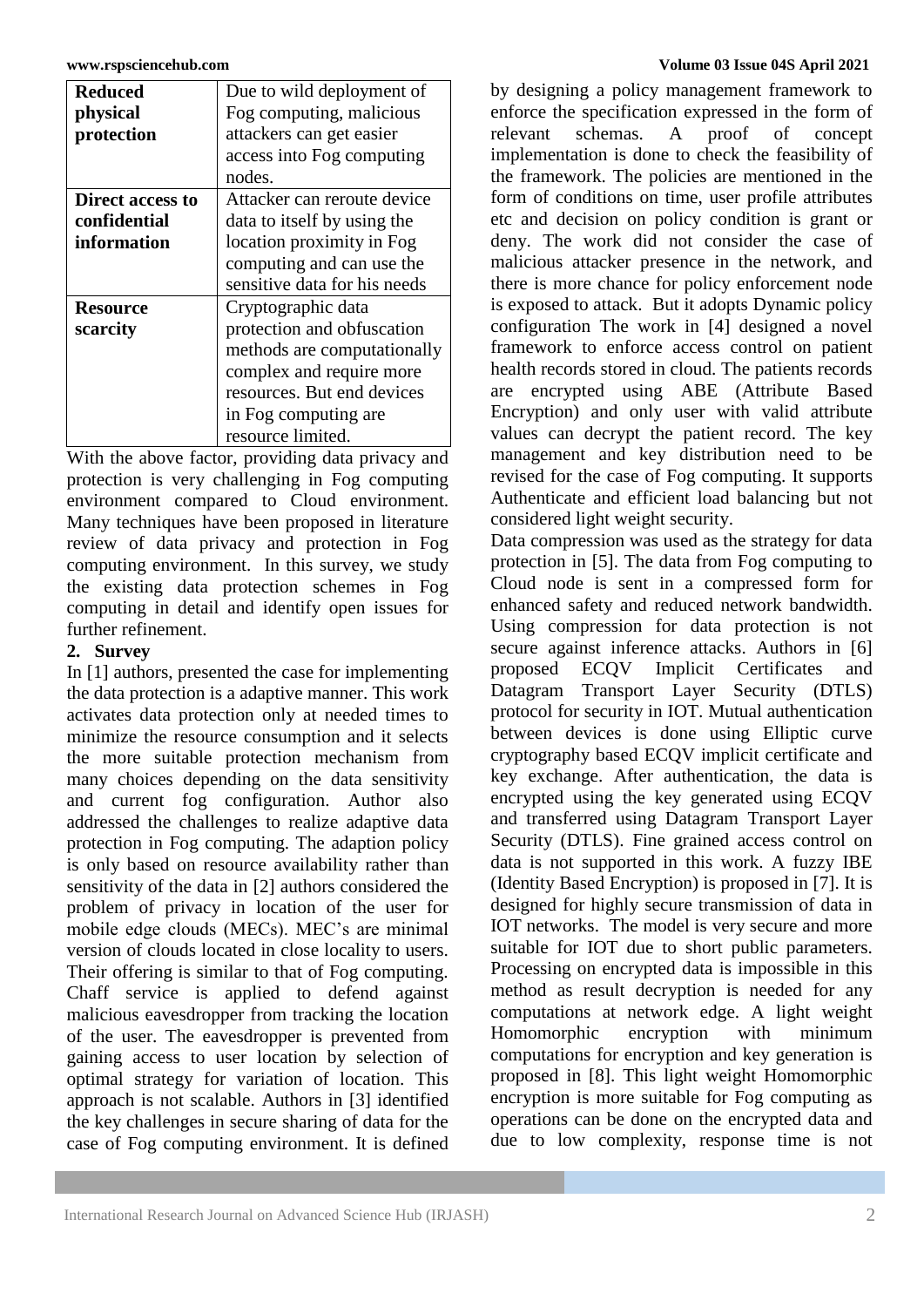increased. Public auditability for data security in cloud is considered in [9]. Integrity of the data stored in cloud is ensured by a third party auditor. It checks for any data tampering at frequent intervals and alert the data owner. A role based encryption (RBE) scheme is proposed in [10]. Cryptographic techniques along with role based access control are used in this work. Another contribution in this work is use of hybrid cloud involving both public and private cloud. Based on data sensitiveness, the data is redirected to public or private cloud. The only problem when applied to Fog computing is that computations becomes difficult in this solution. Direct Anonymous Attestation (DAA) protocols for selectively hiding sensitive information before data transfer and integrity verification at receiver end is proposed in [11]. The authentication of the hidden attributes can be verified easily in this method. Transmitting sensitive information to Fog computing nodes using DAA will ensure data privacy and data integrity, but a fixed attestation policy opens up chances of inference attack. A data perturbation method is proposed in [12]. It is light weight and based on pseudo random perturbation. The data is perturbed at device end before transmitting to Fog computing nodes. The work assumes a reputed trust relationship between device and Fog computing node but the scheme fails for internal attackers in Fog network. Author in [13] proposed a model for ABE with outsourced decryption which is CCA (chosen cipertext attacks) secure. The security is realized using non transformable public key encryption. Due to this decryption has to be done only once at storage end. A single key based access on multiple mobile cloud services using the concepts of bilinear pairing cryptosystem with dynamic nonce generation is proposed in [14]. Communication and computation time is reduced I in this approach. A single key based access would be more useful in scenario of Fog computing to process the data by multiple network edge nodes but the scheme needs appending of audit logs to track the modification history. A light weight mutual authentication scheme is proposed in [15] and it is based on ECC. Without the need for a trusted third party authentication is realized with additional advantage in terms of privacy and anonymity. This scheme would be more suitable for Fog computing nodes and IoT devices to

mutually authenticate before data exchange. Authors in [16] suggested a secure framework for cloud storage. It is a three-layered security framework consisting for firewalls and access control at lowest layer, identify management at second layer and encryption at third layer. A distributed model of CCAF would be more suitable for Fog computing. In [17] authors proposed a secure framework for IOT. It uses SDN based management of Fog Nodes at edge computing layer and blockchain for key management. The approach is able to reduce the latency in IOT applications. As part of work, a data offloading algorithm is proposed.. The algorithm is able to manage the processing time at SDN switches. The solution considers only IOT device authentication before communication in the SDN network and data security is not considered. Authors in [18] proposed a novel secure middleware architecture for Fog and Cloud integrated environment, the middleware preprocess data at network edge. The data is processed locally or sent to cloud depending on the decision made by the middleware. The middleware is able to offload computation and security from resource constrained IOT devices thereby enhancing the computation capacity of the IOT Network. single point of failure and deployment architecture for the middleware is not considered in this work. In [19] new policy for load balancing was proposed which increases throughput, network utilization, data consistency but they are not considered data security

### **3. Issues**

The open issues in the existing solutions for data and information security in Fog computing environment is listed below

- 1. In Middleware based solution, deployment strategy for middleware and how to handle single point of failure is not considered
- 2. Most of the solution are not secure against insider attacks
- 3. Adaptive attribute level security on data with support for operations on encrypted data is not considered
- 4. Protection of data from being routed to malicious attackers is not considered.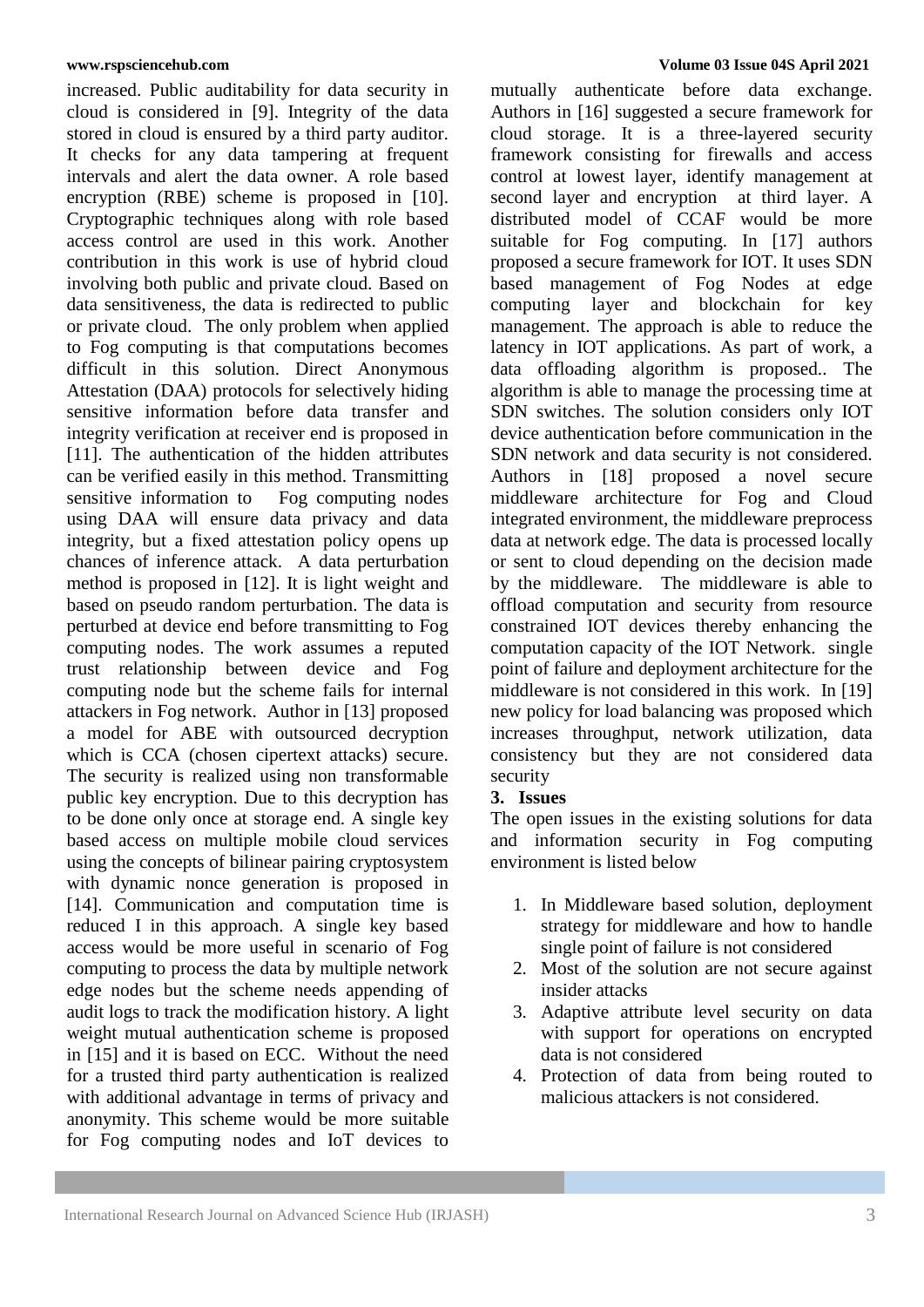5. Accountability on the operation done by different edge components in Fog is not considered in any of the solutions.

### **4. Discussion on Open Issues**

**Issue 1:** In middleware based security solutions, the strategy for placement of middleware, scalability of the solution and how to handle the single point of failure in the middleware and ensuring fault tolerance is not considered in any of the existing solutions.

**Issue 2:** Insider attacks are a serious problem in Fog computing environment. The attacker can steal and tamper the data. Also it can be used to compromise the user data privacy and user location privacy. Protecting against insider attacks is not considered in any of the previous solution.

**Issue 3:** Adaptive data protection is best strategy to be adopted in Fog environment to reduce the latency and computational complexity. Providing adaptive data protection with support for operations on encrypted sensitive data is needed to realize the full potential of Fog computing.

**Issue 4:** The data from IOT devices can be redirected to malicious attackers exploiting the proximity property in Fog environment. Protection against it has not been considered in any of previous works.

**Issue 5:** Accountability on the computations did on data is lacking in many solutions for Fog computing environment.

# **5. Proposed Work**

The existing security solutions are not sufficient to protect data in fog platform there is a chance of

Improving the performance by providing solutions to data integrity, insider attack, resource access policy management, user encryption and authentication.

- Significant monitoring technique is necessary to efficiently and productively able to monitor, analyze, plan fog computing.
- Optimization algorithm must be extended that can efficiently manage with decision making on the different foglets.
- A efficient and self adaptive data analytics technique is expected in fog computing to identify sensitive user data.
- The technique of Collecting, preprocessing and analyzing data must be improved at foglets.
- Light weight security techniques must be adopted for improving load balancing.
- Intrusion Detection Scheme IDS can be built on the fog node by tracking and analyzing the log file to detect disruptive actions, which mitigates insider attack.
- Using flexible attestation method is necessary to maintain accountability of user data computation.
- The use of ABE Attribute Based Encryption within fog nodes appears to be an interesting solution for meeting data protection requirements, according to the study [19].

### **Conclusion**

Fog computing comes off as the bridge between the rise of the IoT and upcoming applications. The contribution of the architecture of the fog will solve a variety of issues. The existing solutions are not sufficient to protect the data and privacy. The paper summarizes the current works in data protection and security in Fog computing environment has been detailed and the problems in each solution are documented. The open areas for further search on providing data security and protection are listed with discussion on the issue and prospective solution for those issues. Further work will be on design on efficient solutions to address the identified open issues.

### **References**

- [1]. Zoltan Adam Mann, "Data protection in fog computing through monitoring and adaptation", Fog Computing 2018, Technical Report, TechnischeUniversity¨at Wien, pp. 25- 28, 2018.
- [2].T. He, E. N. Ciftcioglu, S. Wang, and K. S. Chan, "Location privacy in mobile edge clouds: A chaff-based approach," IEEE Journal on Selected Areas in Communications, vol. 35, no. 11, pp. 2625–2636, 2017
- [3].C. Dsouza, G. J. Ahn, and M. Taguinod, "Policy-driven security management for fog computing: Preliminary framework and a case study," in 2014 IEEE 15th International Conference on Information Reuse and Integration (IRI), pp. 16-23, 2014.
- [4].Ming Li,Shucheng Yu,KuiRen, Wenjing Lou, "Securing Personal Health Records in Cloud Computing: Patient-Centric and Fine-Grained Data Access Control in Multi-owner Settings",International Conference on Security